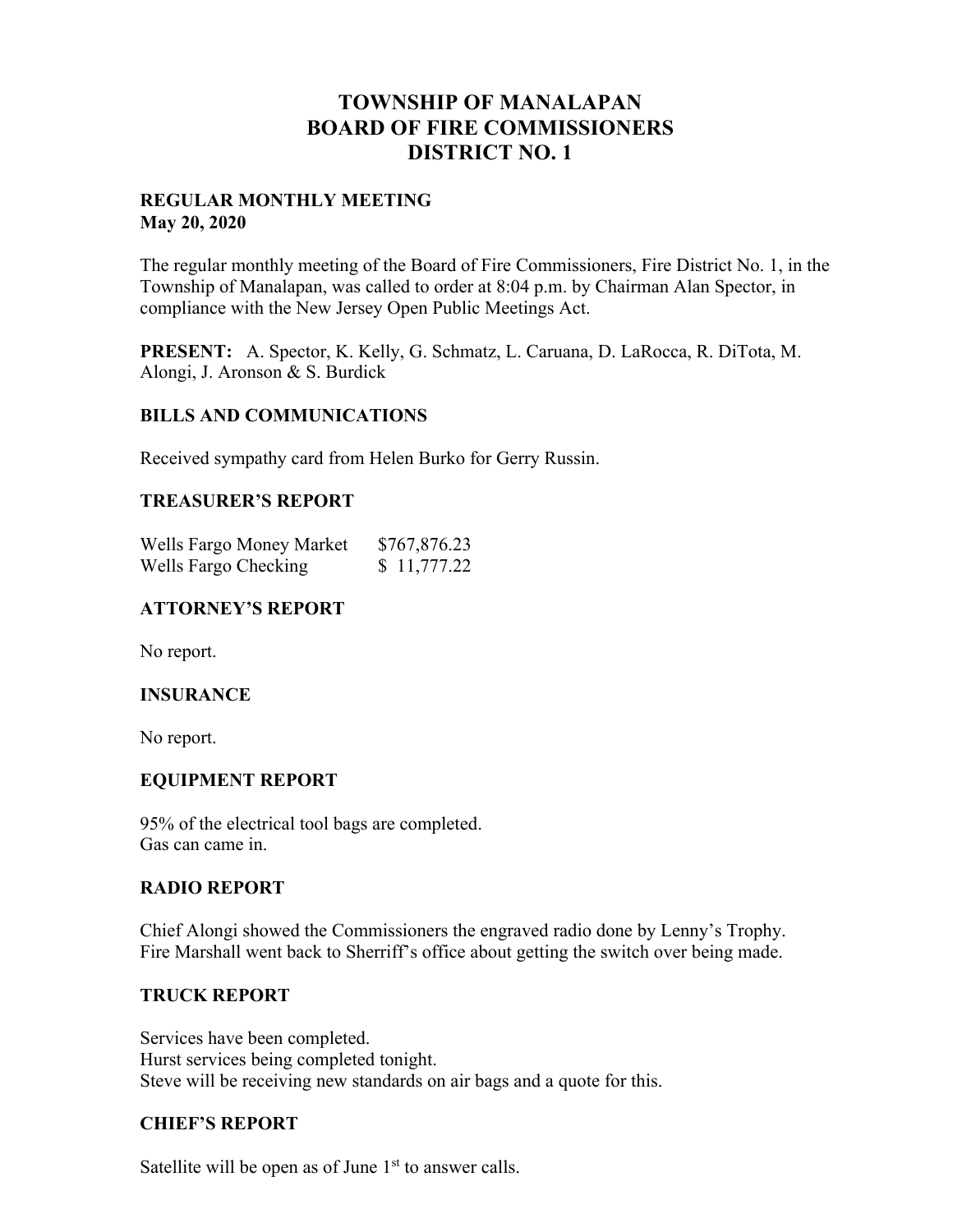Mounting to be completed on 26-1-90 on Tuesday. Water leak issue was that thicker gasket around access panels was needed and a better sealant around the diamond plate on top; repairs should be completed next week.

# **MEMBERSHIP REPORT**

No report.

# **ASSOCIATION REPORT**

Jared Aronson still working on Aflac. Maintenance was done on gym equipment; there are 2 frayed cables that need to be repaired.

# **TRUSTEES' REPORT**

No report.

# **OLD BUSINESS**

See attached.

# **NEW BUSINESS**

Commissioner Schmatz made a motion to pay all vouchers; this was seconded by Commissioner Kelly. All voted aye.

Commissioner LaRocca made a motion for \$290 to Fitness Lifestyles to make repairs to the gym equipment; this was seconded by Commissioner Kelly.

Commissioner LaRocca made a motion for \$250 to purchase a DeWalt gang charger; this was seconded by Commissioner Kelly.

Commissioner LaRocca made a motion not to exceed \$650 to purchase length of 5" red hose; this was seconded by Commissioner Caruana.

Commissioner Spector stated that hose testing was done and a few pieces failed.

Commissioner Spector stated that the checking account that was hacked has been closed and a new account has been opened. We also received the \$1,300 credit.

Commissioner Spector made a motion for \$1,300 to JOB Construction to make emergency roof repairs at both houses; this was seconded by Commissioner Schmatz.

Commissioner Schmatz made a motion not to exceed \$600 to reimburse Liam O'Connell for his EMT course pending his approval; this was seconded by Commissioner LaRocca.

Commissioner Schmatz made a motion for \$200 to purchase 2 pairs of suspenders; this was seconded by Commissioner Kelly.

Commissioner Kelly made a motion not to exceed \$4,000 to have Precision Tech Home Services install customer supplied a/c unit; this was seconded by Commissioner Schmatz.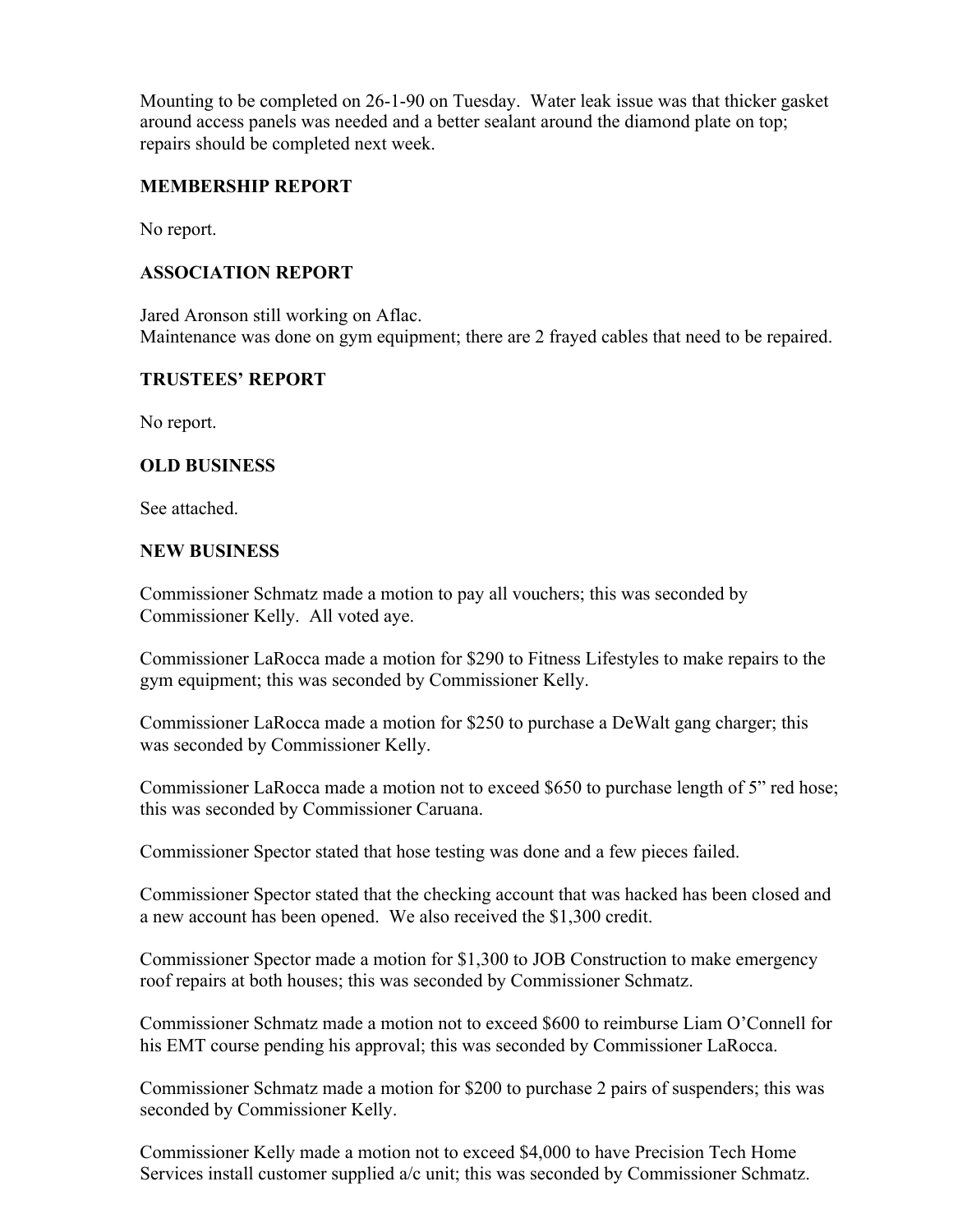Commissioner Kelly made a motion for \$7,991 to Carrier Enterprise Northeast for a Legacy ac puron unit; this was seconded by Commissioner Schmatz.

Meeting opened to the public at 8:32 p.m.

A motion was made by Commissioner Spector to adjourn; it was seconded by Commissioner Kelly and all voted aye.

Meeting adjourned at 8:35 p.m.

 Respectfully submitted, Kenneth Kelly, Clerk